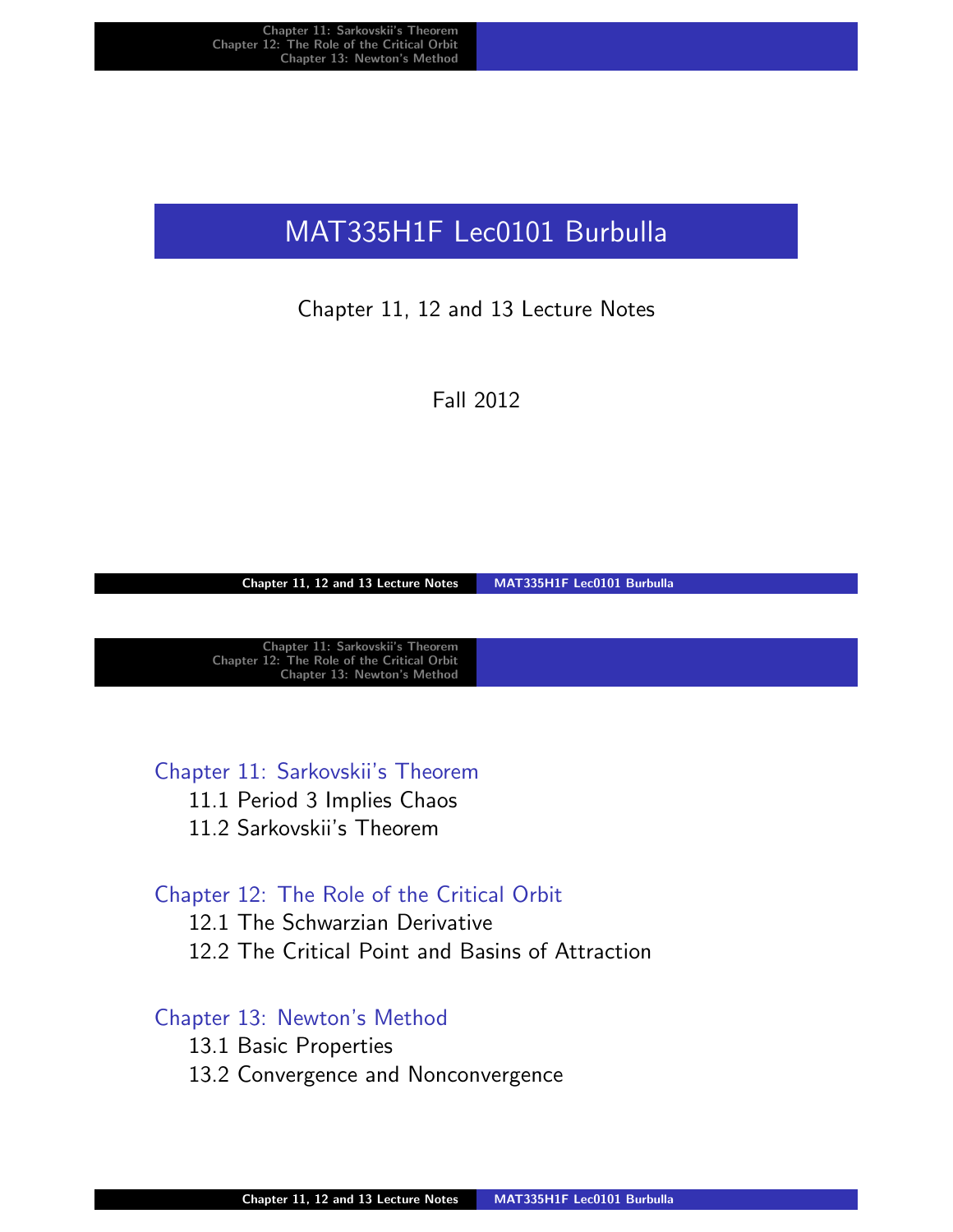Chapter 11: Sarkovskii's Theorem Chapter 12: The Role of the Critical Orbit Chapter 13: Newton's Method

11.1 Period 3 Implies Chaos 11.2 Sarkovskii's Theorem

#### The Period 3 Theorem

**Theorem:** Suppose  $F : \mathbb{R} \longrightarrow \mathbb{R}$  is continuous and has a periodic point of prime period 3. Then F has periodic points of all other periods.

This theorem was published in American Mathematical Monthly 82 (1975), pp 985-992 by Li, T.-Y. and Yorke, J. under the title "Period Three Implies Chaos." It was the first appearance in the scientific literature of the word "chaos." It is actually a special case of Sarkovskii's Theorem which was first proved in 1964, but was unknown at the time in the West. We will look at Sarkovskii's Theorem in Section 11.2, but we will not prove it. Instead, we will only prove the easier Period 3 Theorem.

| Chapter 11, 12 and 13 Lecture Notes                                                                           | MAT335H1F Lec0101 Burbulla                               |  |
|---------------------------------------------------------------------------------------------------------------|----------------------------------------------------------|--|
|                                                                                                               |                                                          |  |
| Chapter 11: Sarkovskii's Theorem<br>Chapter 12: The Role of the Critical Orbit<br>Chapter 13: Newton's Method | 11.1 Period 3 Implies Chaos<br>11.2 Sarkovskii's Theorem |  |
| Two Observations                                                                                              |                                                          |  |

Let  $F : \mathbb{R} \longrightarrow \mathbb{R}$  be a continuous function.

- 1. Suppose I and J are closed intervals in  $\mathbb R$  and  $I \subset J$ . If  $J \subset F(I)$ , then F has a fixed point in I.
- <span id="page-1-0"></span>2. Suppose I and J are two closed intervals in R and  $J \subset F(I)$ . Then there is a closed subinterval  $I' \subset I$  such that  $F(I') = J$ .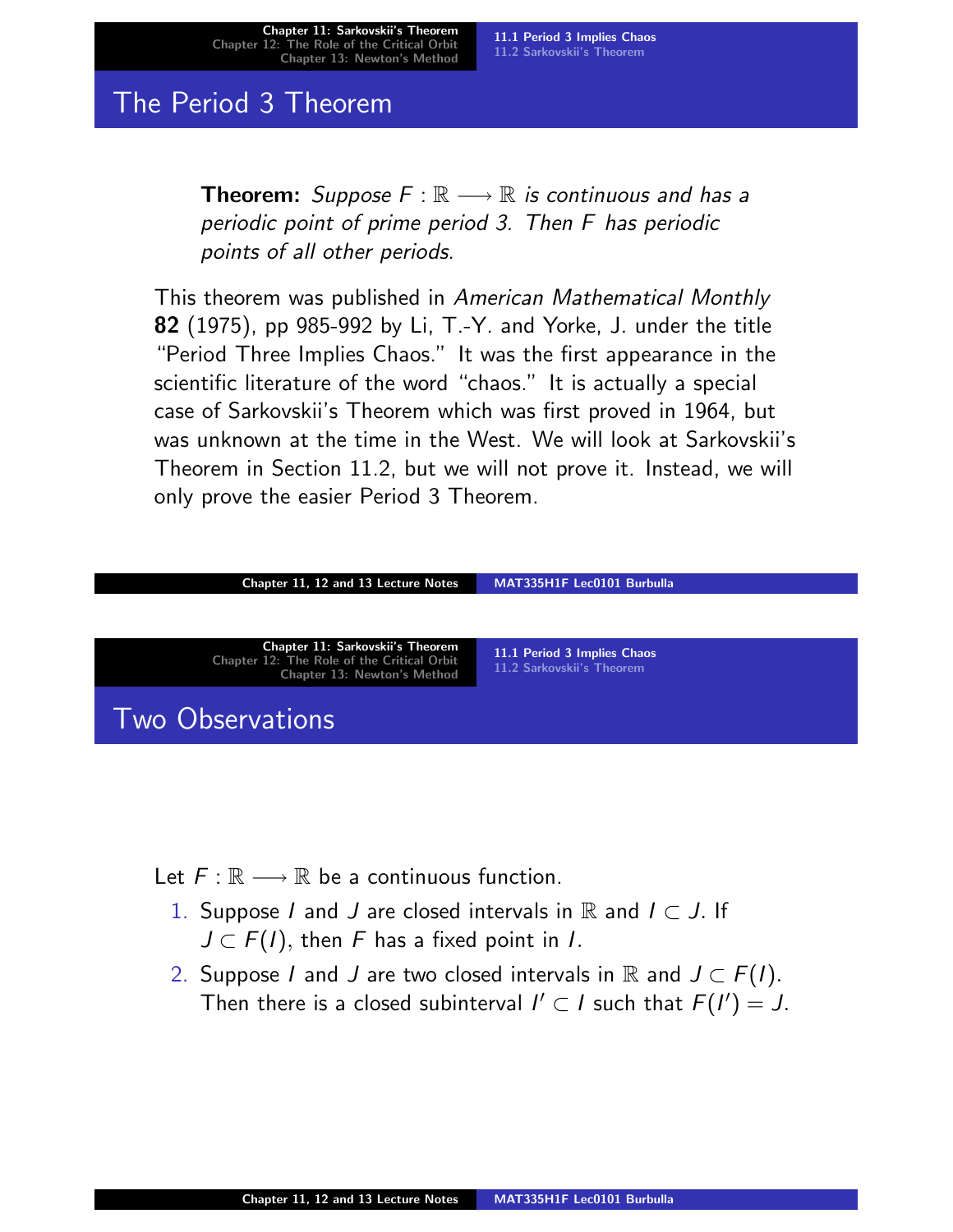

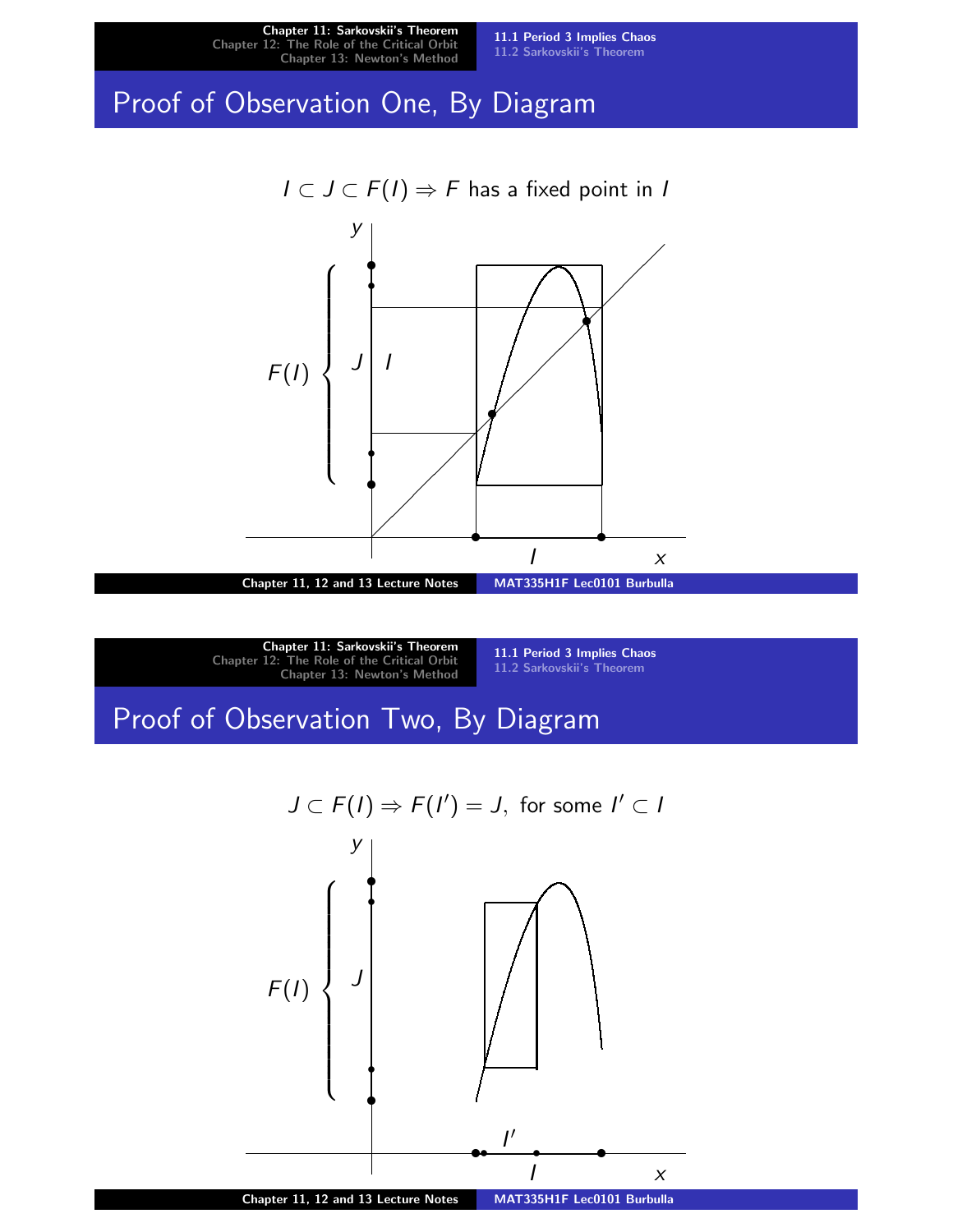## Proof of the Period 3 Theorem

Suppose  $a \rightarrow b \rightarrow c \rightarrow a$  under F and that a is the least of the three values. Then  $a < b < c$  or  $a < c < b$ . Assume  $a < b < c$ ; the other case is handled similarly. Let  $I_0 = [a, b], I_1 = [b, c]$ . By continuity:

$$
F(a) = b, F(b) = c \Rightarrow I_1 \subset F(I_0), \text{ and}
$$
  

$$
F(b) = c, F(c) = a \Rightarrow F(I_1) \supset [a, c] = I_0 \cup I_1.
$$

Since  $I_1 \subset F(I_1)$ , F has a fixed point in  $I_1$ , by Obs 1. By Obs 2, there is a closed interval  $A_1\subset\mathit{I}_1$  such that  $\mathit{F}(A_1)=\mathit{I}_1.$  Now  $A_1\subset \digamma(A_1)$  implies there is a closed interval  $A_2\subset A_1$  such that  $F(A_2) = A_1$ , again by Obs 2. Continue in this way,  $n-2$  times, to produce a collection of closed nested intervals,  $A_i, \ 1 \leq i \leq n-2,$ such that  $A_{n-2}\subset A_{n-3}\subset\cdots\subset A_2\subset A_1\subset\mathit{I}_1,\ \digamma(A_{i})=A_{i-1},$  and  $F(A_1) = I_1$ . In particular,  $A_{n-2} \subset I_1$  and  $F^{n-2}(A_{n-2}) = I_1$ .

Chapter 11, 12 and 13 Lecture Notes MAT335H1F Lec0101 Burbulla



| 11.1 Period 3 Implies Chaos, |  |
|------------------------------|--|
| 11.2 Sarkovskii's Theorem    |  |

Since  $A_{n-2}\subset I_1\subset F(I_0)$  there is a closed subinterval  $A_{n-1}$  ⊂  $I_0$  such that  $F(A_{n-1}) = A_{n-2}$ . And since  $A_{n-1}\subset I_0\subset F(I_1),$ there is a closed interval  $A_n \subset$ I<sub>1</sub> such that  $F(A_n) = A_{n-1}$ . Altogether we have:

$$
F^n(A_n)=I_1.
$$

Since  $A_n \subset I_1$  we can apply Obs 1 to conclude that there is a point  $x_0 \in A_n$  such that  $F^{n}(x_{0}) = x_{0}.$ 

We claim  $x_0$  is of prime period n:  $x_1 \in I_0$  but all other  $x_i \in I_1$ , for  $i > 1$ . Thus the period of  $x_0$  is equal to *n*.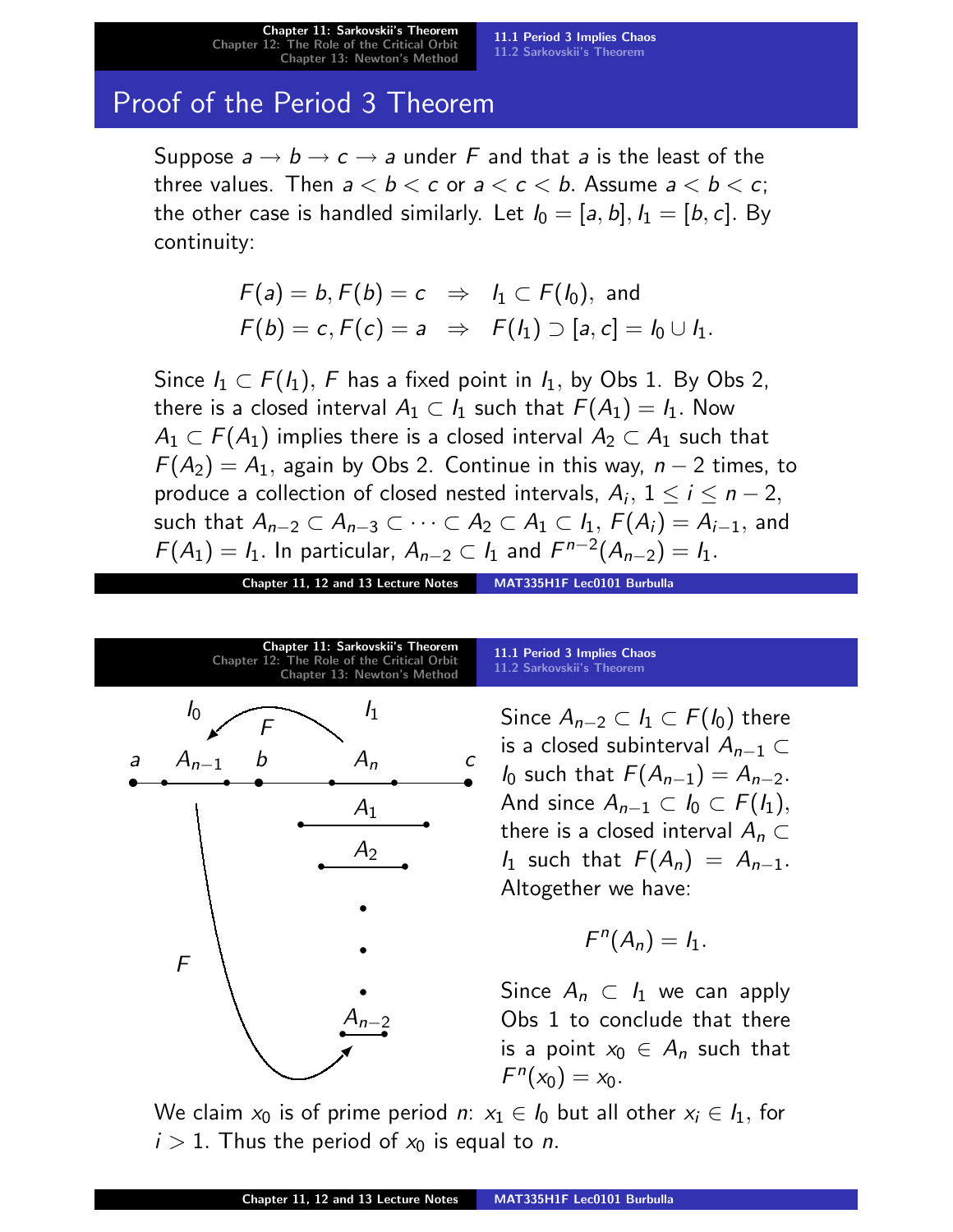Chapter 11: Sarkovskii's Theorem Chapter 12: The Role of the Critical Orbit Chapter 13: Newton's Method

11.1 Period 3 Implies Chaos

#### 11.2 Sarkovskii's Theorem

#### The Sarkovskii Ordering

The following ordering of the natural numbers

 $3, 5, 7, 9, 11, 13, 15, \ldots$  $6, 10, 14, 18, 22, 26, 30, \ldots$ 12, 20, 28, 36, 44, 52, 60, . . . 24, 40, 56, 72, 88, 104, 120, . . . . . . . . . . . . . . .  $\ldots$ ,  $2^n$ ,  $\ldots$ , 8, 4, 2, 1

is called the Sarkovskii ordering.

If  $q$  stands for an odd number, then the pattern is

| q             | ascending order  |
|---------------|------------------|
| 2q            | ascending order  |
| $2^2$ q       | ascending order  |
| $2^3$ q       | ascending order  |
|               |                  |
| $2^n$         | descending order |
| for $n > 0$ . |                  |

Chapter 11, 12 and 13 Lecture Notes MAT335H1F Lec0101 Burbulla

Chapter 11: Sarkovskii's Theorem Chapter 12: The Role of the Critical Orbit Chapter 13: Newton's Method

11.1 Period 3 Implies Chaos 11.2 Sarkovskii's Theorem

# Sarkovskii's Theorem

**Theorem:** Suppose  $F : \mathbb{R} \longrightarrow \mathbb{R}$  is continuous. Suppose [that F h](#page-7-0)[as a periodic point of prime p](#page-4-0)eriod n and that n precedes k in the Sarkovskii ordering. Then F also has a periodic point of prime period k.

Comments:

- 1. The first number in the Sarkovskii ordering is 3, so the Period Three Theorem is a corollary of Sarkovskii's Theorem.
- 2. The only assumption is that  $F$  is continuous.
- <span id="page-4-0"></span>3. Sarkovskii's Theorem also applies to a continuous function  $F : [a, b] \longrightarrow [a, b]$ ; just extend F to all of R by  $F(x) = F(a)$ if  $x < a$ , and  $F(x) = F(b)$ , if  $x > b$ .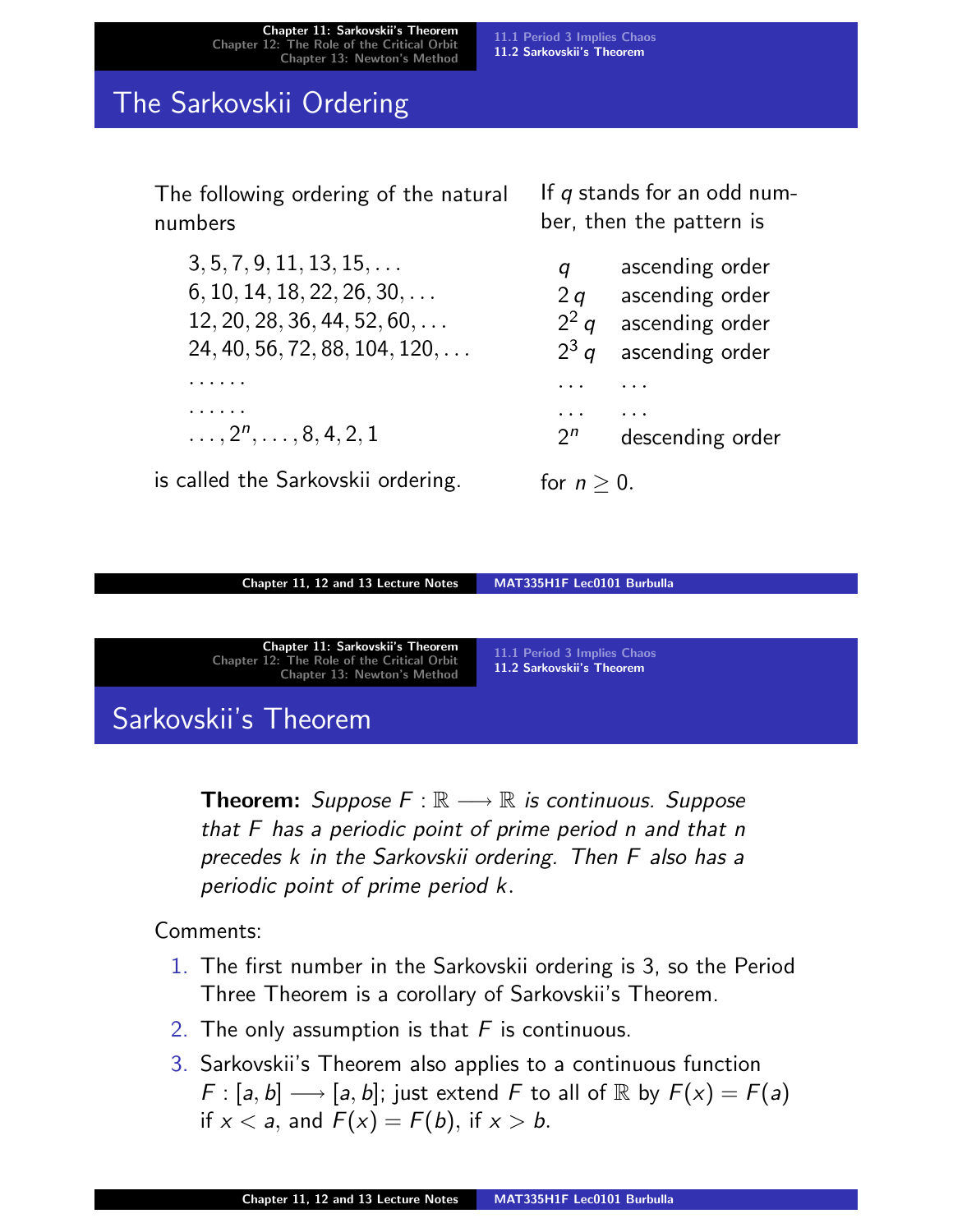## Some Applications of Sarkovskii's Theorem

- 1. If  $\overline{F}$  has a periodic point of prime period 6 then it must have periodic points of all other even prime periods, but it may not have any periodic points with odd prime period.
- 2. If  $F$  has a periodic point of prime period 56 then it must have a periodic point of prime period 48, since 56  $= 2^3 \cdot 7$  is before  $48 = 2<sup>4</sup> \cdot 3$  in the Sarkovskii ordering.
- 3. If  $F$  has only finitely many periodic points then their prime periods must all be a power of 2.
- 4. If  $F$  is increasing it has no periodic points of prime order greater than 1, because increasing functions have no points of prime period 2, which is the second to last entry in the Sarkovskii ordering.



Theorem: For any number n there is a function  $F : \mathbb{R} \longrightarrow \mathbb{R}$  such that F has a periodic point of prime period n but has no periodic points of any prime period k preceding n in the Sarkovskii ordering.

Or putting it another way, for any n you can find a function  $F$  that has an *n*-cycle but has no  $k$ -cycles for any number  $k$  that precedes n in the Sarkovskii ordering.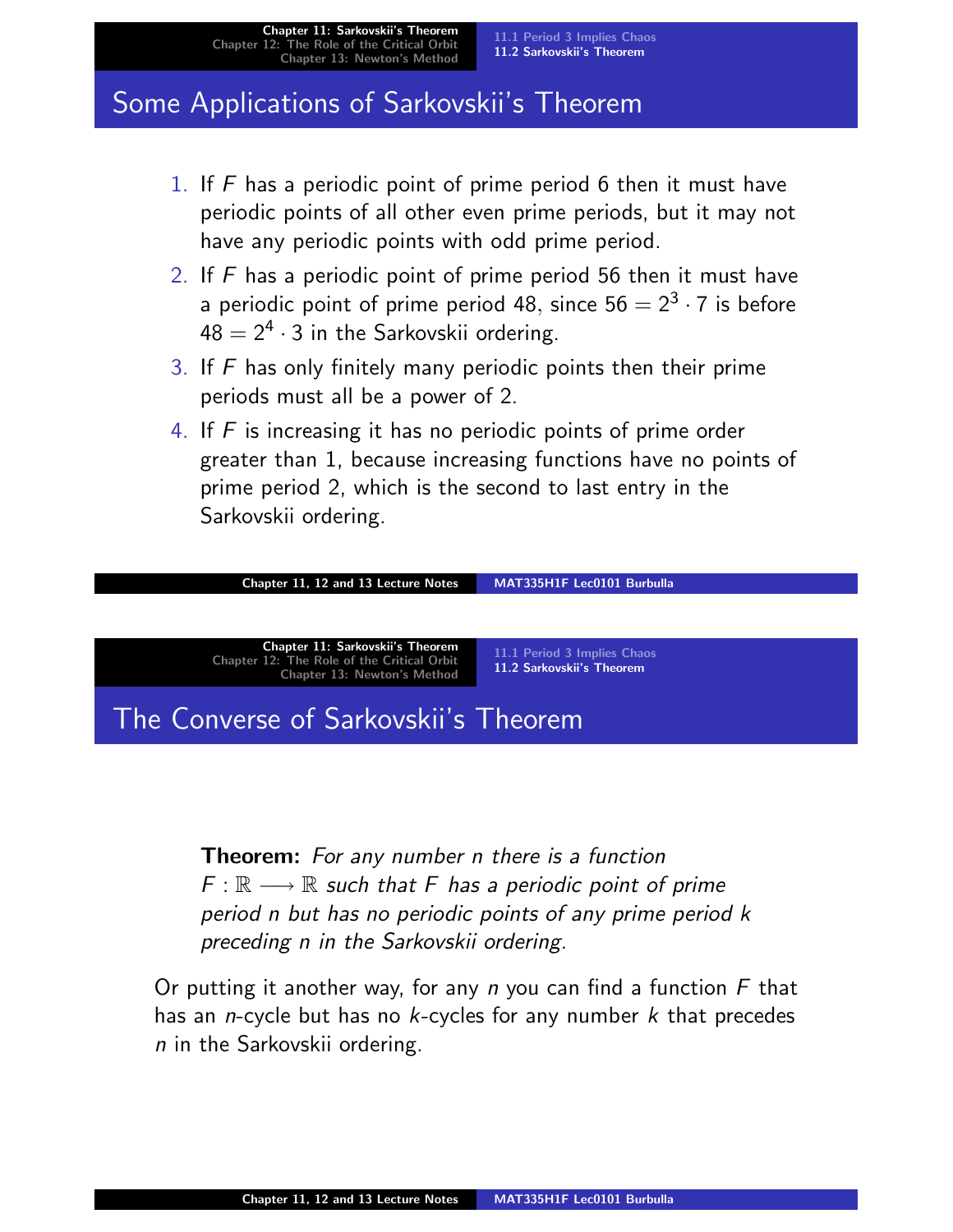Chapter 11: Sarkovskii's Theorem Chapter 12: The Role of the Critical Orbit Chapter 13: Newton's Method

11.1 Period 3 Implies Chaos 11.2 Sarkovskii's Theorem

#### Example



The graph of

 $F : [1, 5] \longrightarrow [1, 5]$ 

is given to the left. We claim F has a 5-cycle but no 3-cycle. The 5-cycle is

 $1 \rightarrow 3 \rightarrow 4 \rightarrow 2 \rightarrow 5 \rightarrow 1$ ,

as you may check.

We show  $F$  has no 3-cycle on the next slide.

| Chapter 11, 12 and 13 Lecture Notes                                                                                         | MAT335H1F Lec0101 Burbulla                               |
|-----------------------------------------------------------------------------------------------------------------------------|----------------------------------------------------------|
|                                                                                                                             |                                                          |
|                                                                                                                             |                                                          |
| <b>Chapter 11: Sarkovskii's Theorem</b><br>Chapter 12: The Role of the Critical Orbit<br><b>Chapter 13: Newton's Method</b> | 11.1 Period 3 Implies Chaos<br>11.2 Sarkovskii's Theorem |

From the graph

$$
F([1,2])=[3,5],\ F([3,5])=[1,4],\ \hbox{and}\ F([1,4])=[2,5],
$$

so  $F^3([1,2])=[2,5],$  $F^3([1,2])=[2,5],$  $F^3([1,2])=[2,5],$  $F^3([1,2])=[2,5],$  $F^3([1,2])=[2,5],$  [and the only fixed po](#page-4-0)int of  $F^3$  in  $[1,2]$  could be 2. But 2 is a point of period 5, so  $F^3$  has no fixed point in [1, 2]. Similarly you can show that  $\mathcal{F}^3$  has no fixed points in the intervals [2, 3] or [4, 5]. We need to alter our argument for  $F$  on [3, 4] since  $F$  has a fixed point in this interval. Again from the graph we have

$$
F([3,4]) = [2,4], F([2,4]) = [2,5], \text{ and } F([2,5]) = [1,5],
$$

so  $\mathcal{F}^3([3,4])=[1,5].$  Additionally:  $\mathcal F$  is decreasing on each of the intervals  $[3, 4]$ ,  $[2, 4]$  and  $[2, 5]$ , so  $F<sup>3</sup>$  is also decreasing on  $[3, 4]$ . Thus there is exactly one solution to the equation  $F^3(x)=x$  in [3, 4]: the fixed point of  $F$ , not a point of prime period 3.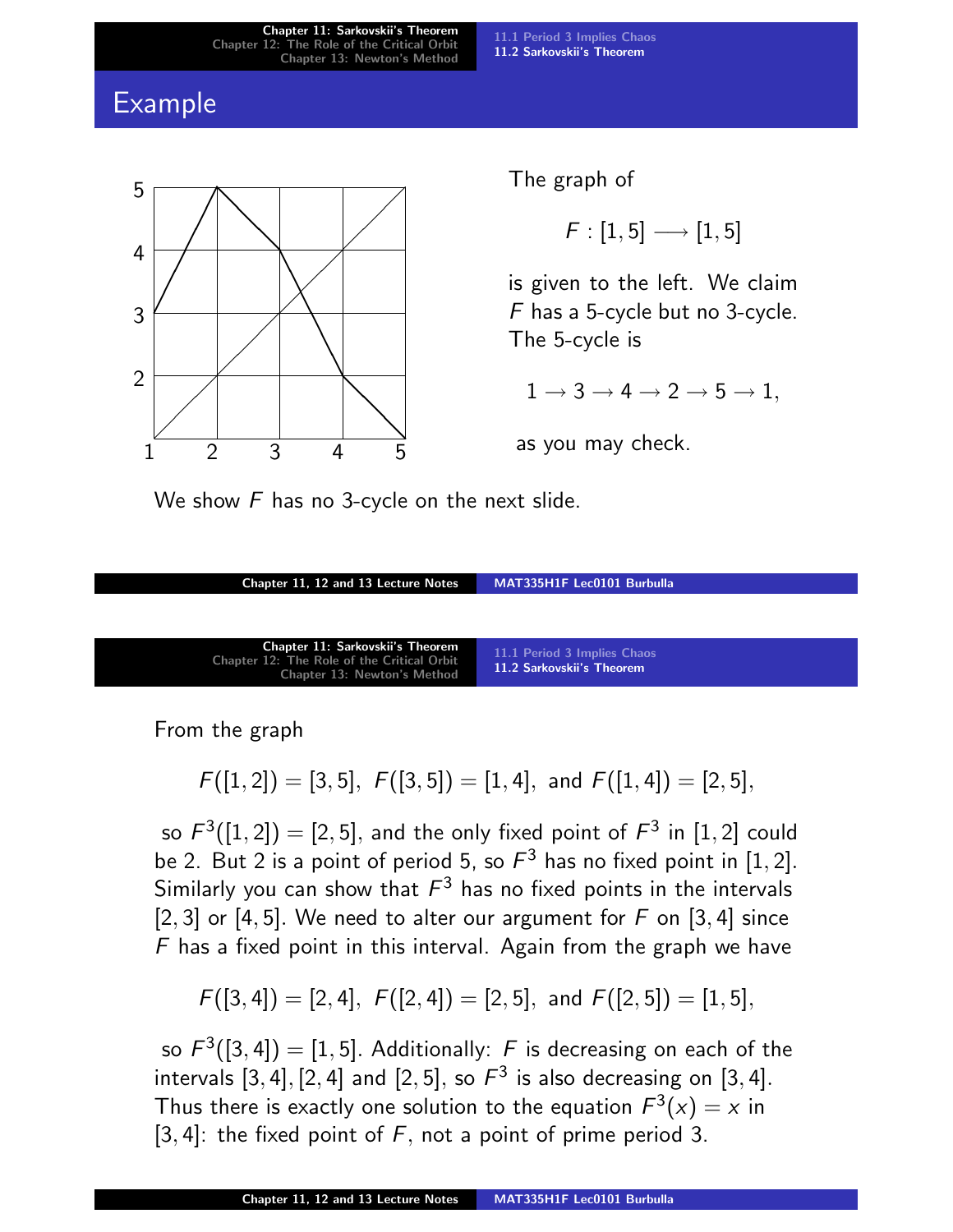Chapter 11: Sarkovskii Chapter 12: The Role of the Critical Orbit Chapter 13: Newton's Method

12.1 The Schwarzian Derivative 12.2 The Critical Point and Basins of Attraction

#### What Is The Schwarzian Derivative?

**Definition:** The Schwarzian derivative of a function  $F$  is

$$
S(F)(x) = \frac{F'''(x)}{F'(x)} - \frac{3}{2} \left( \frac{F''(x)}{F'(x)} \right)^2.
$$

Examples:

1. 
$$
S(Q_c)(x) = 0 - \frac{3}{2} \left(\frac{2}{2x}\right)^2 = -\frac{3}{2x^2} < 0
$$
  
\n2.  $E(x) = e^x \Rightarrow S(E)(x) = \frac{e^x}{e^x} - \frac{3}{2} \left(\frac{e^x}{e^x}\right)^2 = -\frac{1}{2} < 0$   
\n3.  $S(\sin)(x) = \frac{-\cos x}{\cos x} - \frac{3}{2} \left(\frac{-\sin x}{\cos x}\right)^2 = -1 - \frac{3}{2} \tan^2 x < 0$ 

Chapter 11, 12 and 13 Lecture Notes MAT335H1F Lec0101 Burbulla

Chapter 11: Sarkovskii's Theorem Chapter 12: The Role of the Critical Orbit Chapter 13: Newton's Method

12.1 The Schwarzian Derivative 12.2 The Critical Point and Basins of Attraction

# The Schwarzian Derivative of a Polynomial

**Proposition:** Suppose  $P(x)$  is a polynomial and all roots of  $P'(x)$ [are real and d](#page-1-0)istinct. Then  $S(P)(x) < 0$  for all x. **[Proof:](#page-7-0)** Let  $P'(x) = k(x - a_1)(x - a_2) \cdot \cdots \cdot (x - a_n)$ . Differentiate logarithmically:

$$
\frac{P''(x)}{P'(x)} = \sum_{i=1}^{n} \frac{1}{x - a_i}.
$$

Differentiate both side with respect to x:

<span id="page-7-0"></span>
$$
\frac{P'''(x)}{P'(x)} - \left(\frac{P''(x)}{P'(x)}\right)^2 = -\sum_{i=1}^n \frac{1}{(x-a_i)^2}.
$$

Then  $S(P)(x) =$ 

$$
\frac{P'''(x)}{P'(x)} - \left(\frac{P''(x)}{P'(x)}\right)^2 - \frac{1}{2}\left(\frac{P''(x)}{P'(x)}\right)^2 = -\sum_{i=1}^n \frac{1}{(x-a_i)^2} - \frac{1}{2}\left(\sum_{i=1}^n \frac{1}{x-a_i}\right)^2 < 0.
$$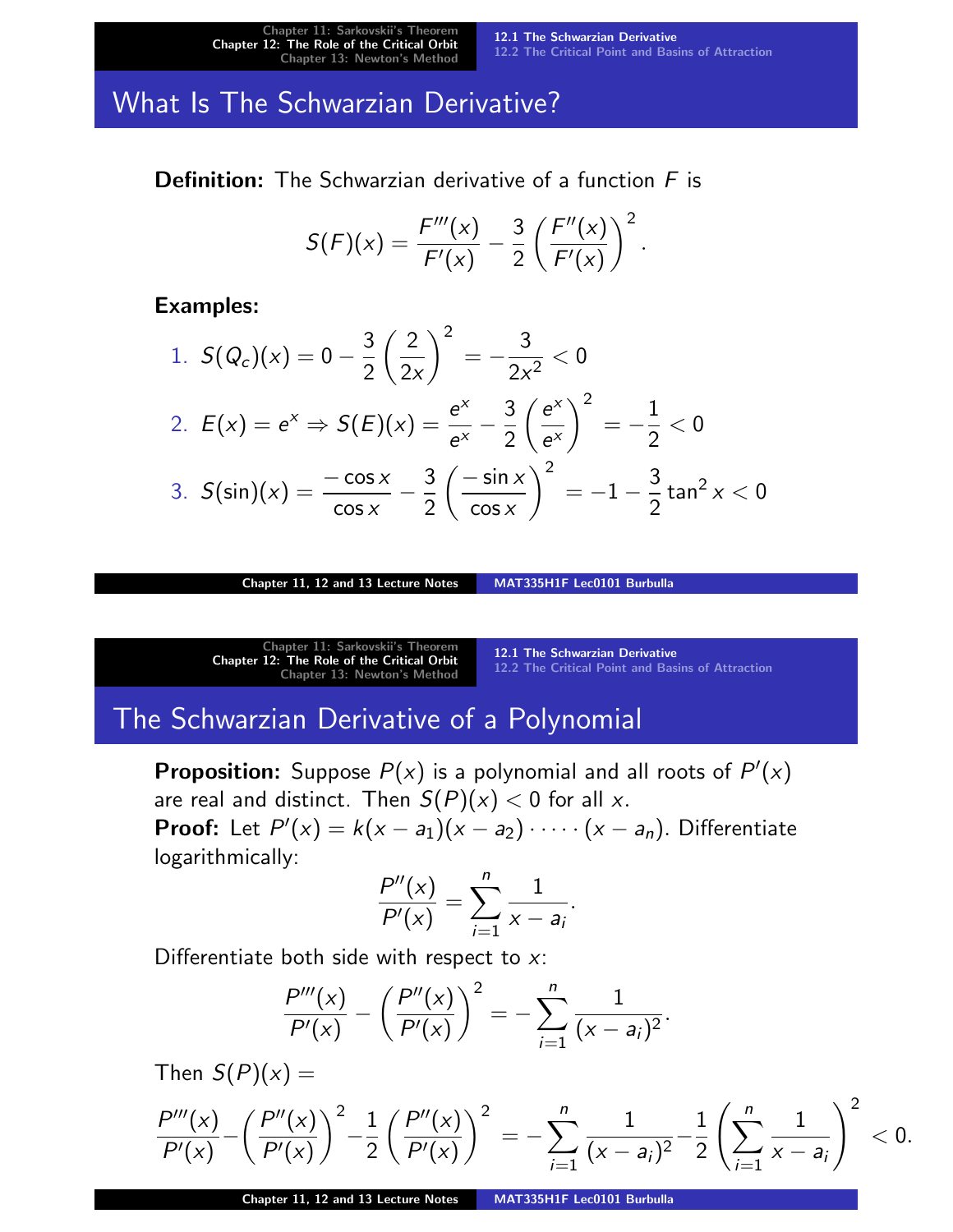12.1 The Schwarzian Derivative 12.2 The Critical Point and Basins of Attraction

### Chain Rule for Schwarzian Derivatives

Suppose  $F$  and  $G$  are functions. Then

$$
S(F\circ G)(x)=S(F)(G(x))\cdot (G'(x))^2+S(G)(x)
$$

**Outline of Proof:** By the usual chain rule, we find:

 $(F \circ G)'(x) = F'(G(x)) \cdot G'(x),$  $(F \circ G)''(x) = F''(G(x)) \cdot (G'(x))^2 + F'(G(x)) \cdot G''(x),$ and  $(F \circ G)'''(x) =$  $F'''(G(x))\cdot (G'(x))^3+3F''(G(x))\cdot G''(x)\cdot G'(x)+F'(G(x))\cdot G'''(x).$ 

Now substitute into the formula for  $S(F \circ G)(x)$  ... and simplify!

Chapter 11, 12 and 13 Lecture Notes MAT335H1F Lec0101 Burbulla

| Chapter 11: Sarkovskii's Theorem<br><b>Chapter 12: The Role of the Critical Orbit</b><br><b>Chapter 13: Newton's Method</b> | 12.1 The Schwarzian Derivative<br>12.2 The Critical Point and Basins of Attraction |
|-----------------------------------------------------------------------------------------------------------------------------|------------------------------------------------------------------------------------|
|-----------------------------------------------------------------------------------------------------------------------------|------------------------------------------------------------------------------------|

**[Corollary:](#page-7-0)**If  $S(F) < 0$  $S(F) < 0$  [and](#page-7-0)  $S(G) < 0$ , then  $S(F \circ G) < 0$ . In particular, if  $S(F) < 0$ , then  $S(F^n) < 0$ , for all  $n > 1$ .

**Proof:** We have  $S(F)(G(x)) < 0$  and  $S(G)(x) < 0$  for all x. Thus

$$
S(F\circ G)(x)=S(F)(G(x))\cdot (G'(x))^2+S(G)(x)<0+0=0.
$$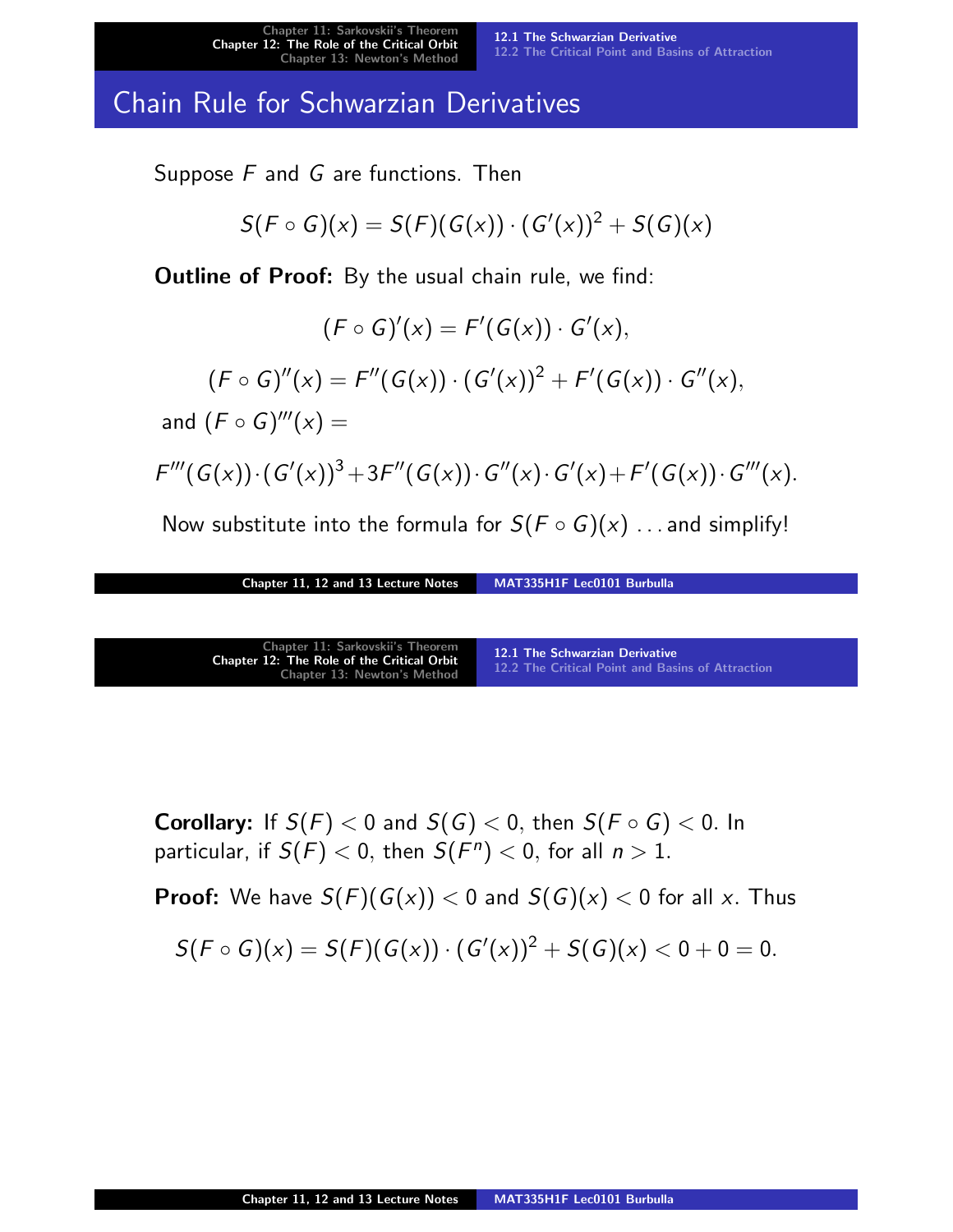12.1 The Schwarzian Derivative 12.2 The Critical Point and Basins of Attraction

# Schwarzian Min-Max Principle

**Theorem:** Suppose  $S(F) < 0$ . Then F' cannot have a positive local minimum value or a negative local maximum value.

**Proof:** Suppose c is a critical point of  $F'$ , so that  $F''(c) = 0$ . If  $S(F)$  is defined at  $x = c$ , then  $F'(c) \neq 0$  and

$$
S(F)(c)=\frac{F'''(c)}{F'(c)}.
$$

If  $F'$  has a positive local minimum value at  $x = c$  then *its* second derivative,  $F'''$ , must be positive at  $x = c$ . Thus  $S(F)(c) > 0$ , contradicting our assumption. You can derive a similar contradiction if  $F'$  has a negative local maximum value at  $x = c$ .

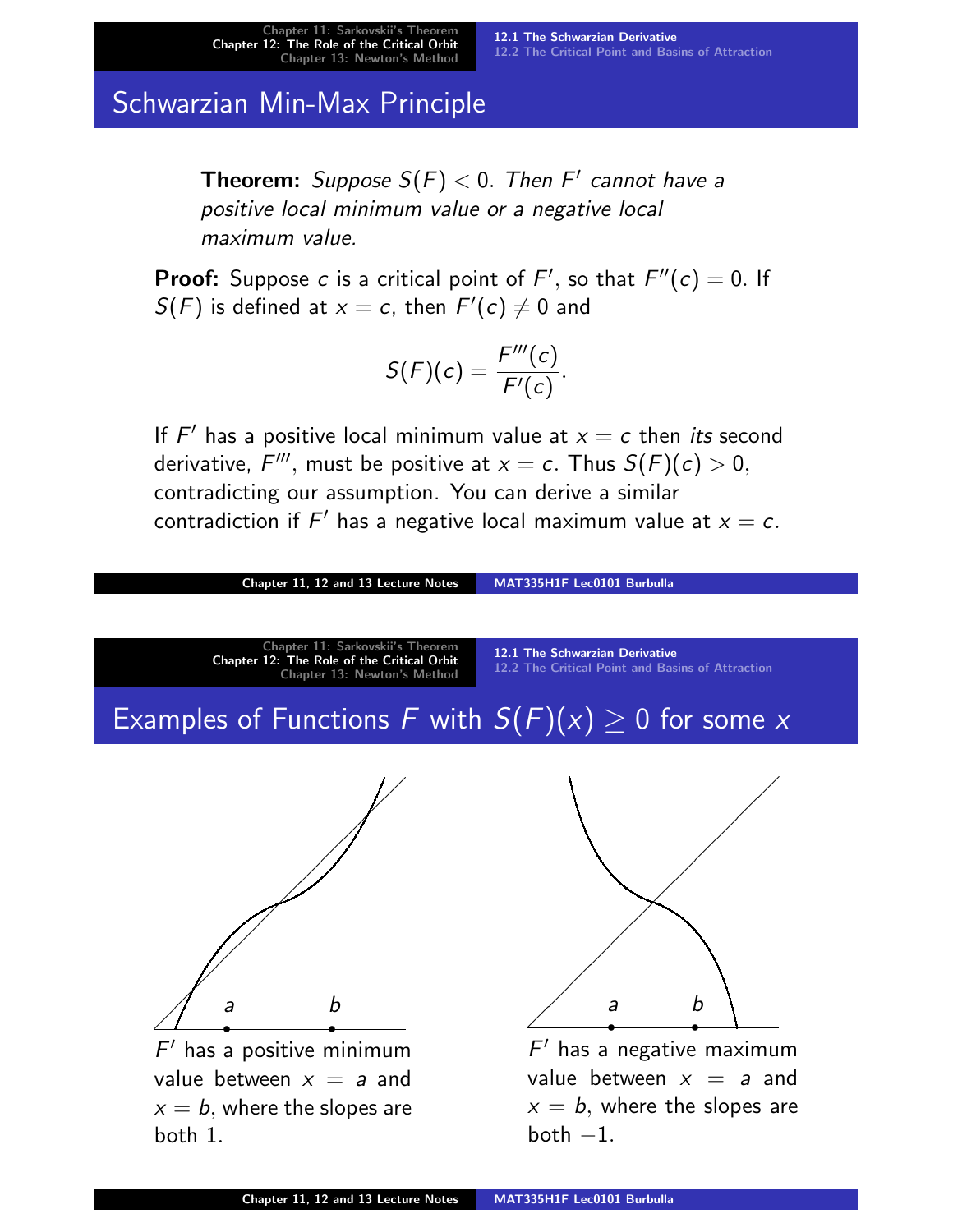What Are Basins of Attraction?

Suppose  $p$  is an attracting fixed point for  $F$ .

**Definition 1:** The basin of attraction of  $p$  is the set of all points  $x$ whose orbits under  $F$  tend to  $p$ . That is,

$$
\{x\in\mathbb{R}\mid \lim_{n\to\infty}F^n(x)=p\}.
$$

**Definition 2:** The immediate basin of attraction of  $p$  is the largest interval containing  $p$  that lies in the basin of attraction.





[Consid](#page-10-0)er the function

$$
C(x) = \pi \cos x;
$$

<span id="page-10-0"></span>it has an attracting fixed point at  $p = -\pi$ , as you can check. Its basin of attraction is much larger than its immediate basin of attraction, as shown on the diagram to the left.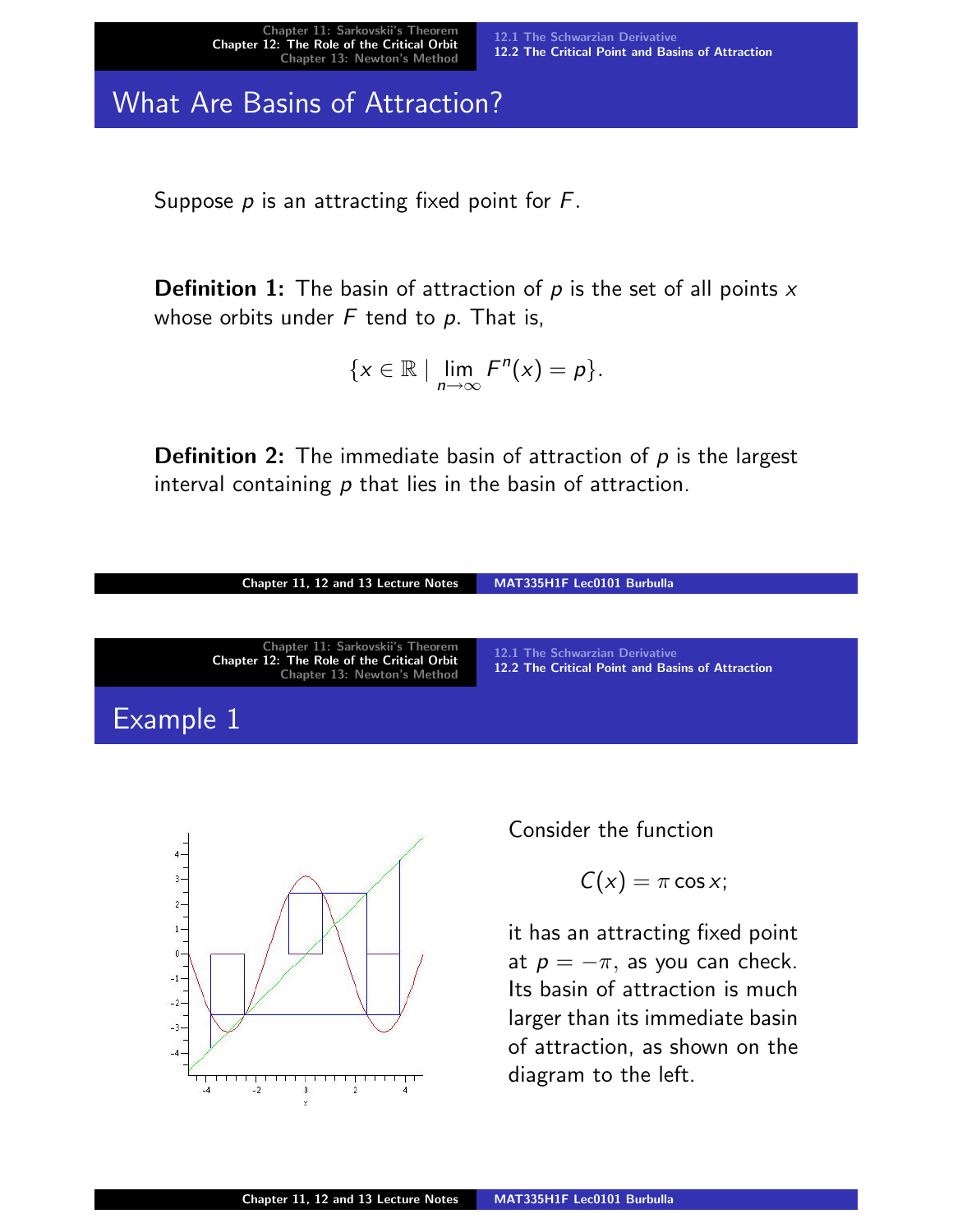# Basins of Attraction and the Schwarzian Derivative

**Theorem:** Suppose  $S(F)(x) < 0$  for all x. If p is an attracting periodic point for F, then either

- 1. the immediate basin of attraction of p extends to  $+\infty$  or to  $-\infty$ ,
- 2. or else there is a critical point of F whose orbit is attracted to the orbit of p under F.

**Note:** If  $p$  is a fixed point for  $F$ , then the second option becomes or else there is a critical point of F which is attracted to the fixed point p.

For the quadratic family,  $Q_c$ : There are no infinite basins of attraction, since for  $|x| > p_+$  the orbit of x under  $Q_c$  will be unbounded. The only critical point of  $Q_c$  is  $x = 0$ , so if there is an attracting periodic point for  $Q_c$ , the orbit of  $x = 0$  will find it.



If  $|\lambda|$  < 1, then  $p = 0$  is an attracting fixed point, and its immediate basin of attraction is all of  $\mathbb{R}$ .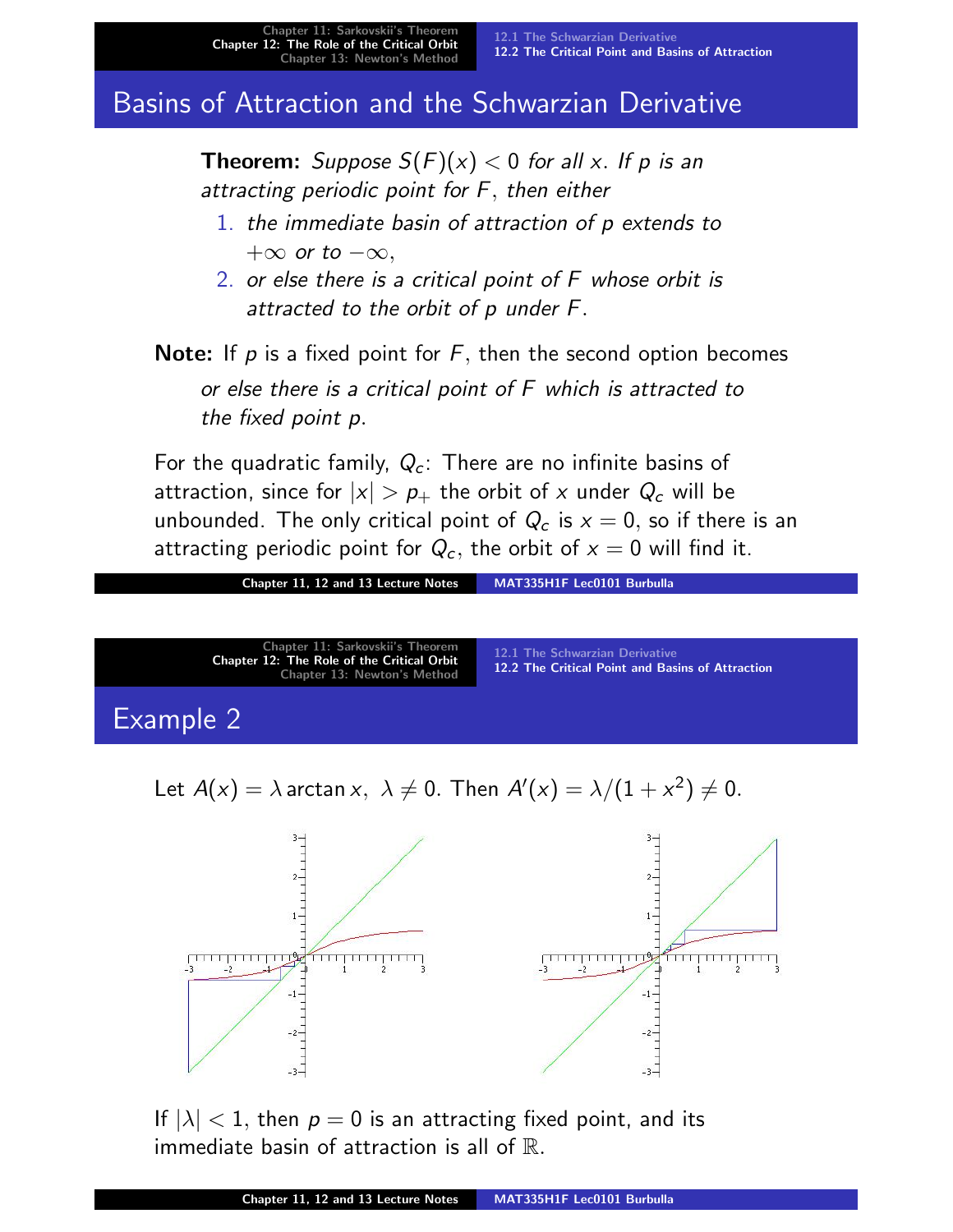# Example 2, Continued

If  $\lambda > 1$ , then  $A(x)$  has two attracting fixed points, one positive and one negative.



The immediate basin of attraction of the negative fixed point is  $(-\infty, 0)$ ; the immediate basin of attraction of the positive fixed point is  $(0, \infty)$ . A has no critical points (if  $\lambda \neq 0$ ) so all immediate basins of attractions are infinite intervals.

| MAT335H1F Lec0101 Burbulla                                                         | Chapter 11, 12 and 13 Lecture Notes                                                                           |
|------------------------------------------------------------------------------------|---------------------------------------------------------------------------------------------------------------|
|                                                                                    |                                                                                                               |
| 12.1 The Schwarzian Derivative<br>12.2 The Critical Point and Basins of Attraction | Chapter 11: Sarkovskii's Theorem<br>Chapter 12: The Role of the Critical Orbit<br>Chapter 13: Newton's Method |
|                                                                                    | Example 2, Concluded                                                                                          |
|                                                                                    |                                                                                                               |

If  $\lambda < -1$ , then  $A(x)$  has an attracting 2-cycle.



The immediate basin of attraction of the 2-cycle is all of  $\mathbb{R}$ ; it must be infinite since A has no critical point.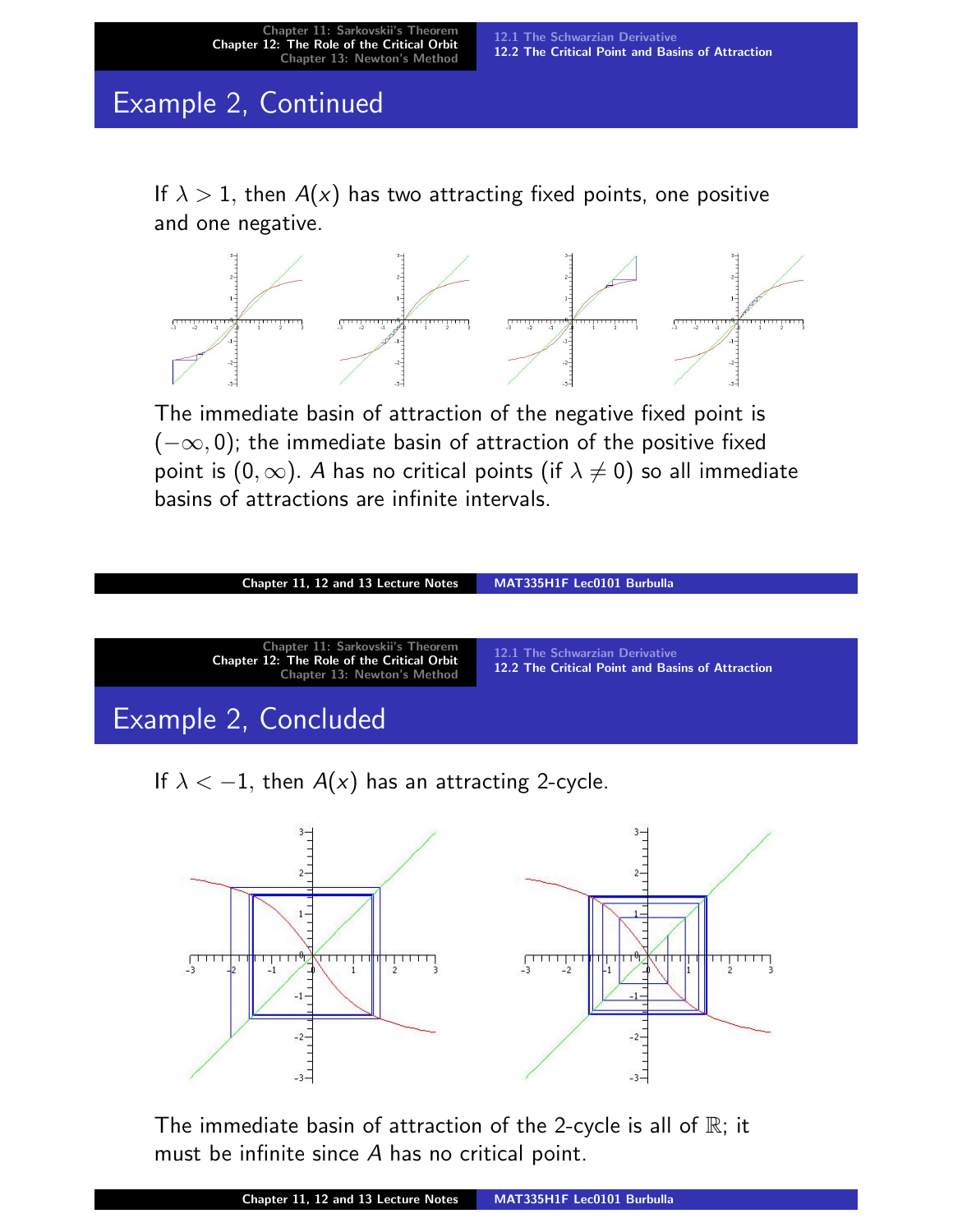# Proof of the Above Theroem, If  $p$  Is a Fixed Point For  $F$

Here is an outline, see the book for details:

- 1. The immediate basin of attraction of  $p$  must be an open interval.
- 2. If the immediate basin of attraction extends to  $+\infty$  or  $-\infty$ we are done.
- 3. Otherwise the immediate basin of attraction of  $p$  is  $(a, b)$ .
- 4.  $F:(a, b) \longrightarrow (a, b).$
- 5.  $F(a)$  and  $F(b)$  are endpoints of  $F((a, b))$ .
- 6. There are 4 cases:  $F(a) = a, F(b) = a; F(a) = b, F(b) = b;$ or  $F(a) = a, F(b) = b$ ;  $F(a) = b, F(b) = a$ .
- 7. In the first two cases, Rolle's Theorem implies there is a critical point in  $(a, b)$ , which must be attracted to p.

```
Chapter 11, 12 and 13 Lecture Notes MAT335H1F Lec0101 Burbulla
```


For the remaining two cases, we use the fact that  $p$  is the only attracting fixed point in  $(a, b)$  and the Mean Value Theorem.



There are points  $c, d$  such that  $F'(c) = 1, F'(d) = 1. F'(p) < 1,$  $F'(c) = 1, F'(d) = 1. F'(p) < 1,$  $F'(c) = 1, F'(d) = 1. F'(p) < 1,$ but  $F'$  can't have a positive min value, so the min of  $F'$  must be negative. Then there is a critical point  $x \in (a, b)$  and  $F'(x) = 0$ . Reduce the remaining case,  $F(a) = b, F(b) = a$ , to the previous case by defining  $G=F^2.$ Then  $S(G)(x) < 0$ ,  $G(a) = a$ ,  $G(b) = b$ , and  $G(p) = p$ .

Finally,  $G'(x) = 0 \Rightarrow F'(F(x)) \cdot F'(x) = 0$ , so either x or  $F(x)$  is a critical point of F in  $(a, b)$ , which completes the proof.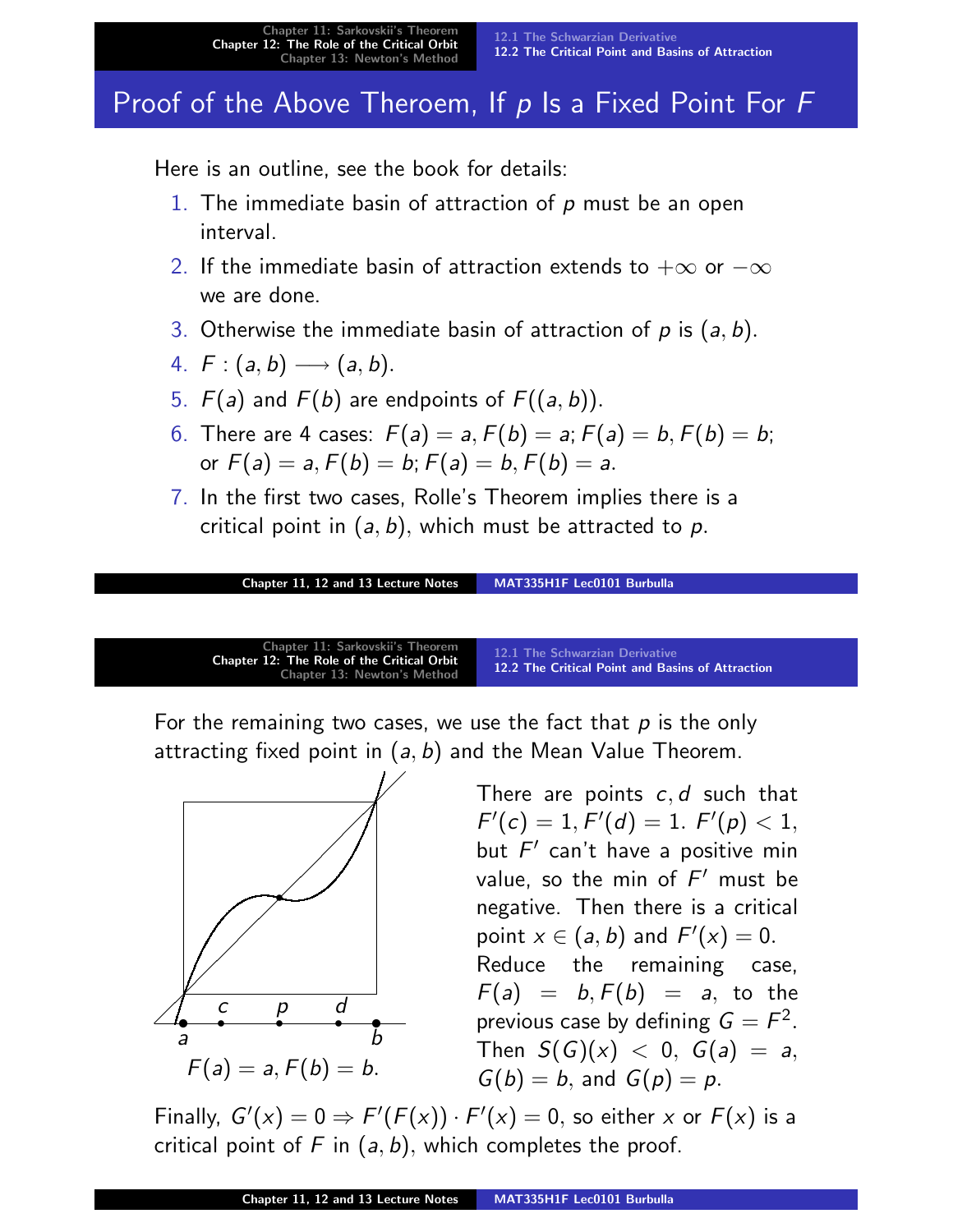# Newton's Method for Approximating Solutions to  $F(x) = 0$



Let p be a solution to  $F(x) = 0$ . Suppose  $x_0$  is an initial approximation to p. Newton's method is based on the observation that the x-intercept of the tangent line to  $y = F(x)$  at  $x = x_0$  is (usually) a better approximation to the value of  $p$ . The equation of the tangent is  $y = F(x_0) + F'(x_0)(x - x_0)$ .

Let the x-intercept of the tangent line be  $x_1$ :

$$
0 = F(x_0) + F'(x_0)(x_1 - x_0) \Leftrightarrow x_1 = x_0 - \frac{F(x_0)}{F'(x_0)}
$$

Chapter 11, 12 and 13 Lecture Notes MAT335H1F Lec0101 Burbulla

Chapter 11: Sarkovskii's Theorem Chapter 12: The Role of the Critical Orbit Chapter 13: Newton's Method

13.1 Basic Properties 13.2 Convergence and Nonconvergence

# The Newton Iteration Function

Now repeat the process to get a better approximation  $x_2$ , and so on. [You can c](#page-1-0)alculate a sequence of successive approximations  $x_1, x_2, \ldots, x_n, \ldots$  [with Newton's recursive f](#page-17-0)ormula:

$$
x_{n+1} = x_n - \frac{F(x_n)}{F'(x_n)}
$$
, for  $n = 0, 1, 2, 3, ...$ 

**Definition:** Suppose  $F : \mathbb{R} \longrightarrow \mathbb{R}$  is a function. The Newton iteration function associated to  $F$  is

<span id="page-14-0"></span>
$$
N(x) = x - \frac{F(x)}{F'(x)}.
$$

Observe:  $N(p) = p \Leftrightarrow F(p) = 0$ , assuming  $F'(p) \neq 0$ . Thus approximating solutions to an equation using Newton's method is an application of an orbit that is attracted to a fixed point.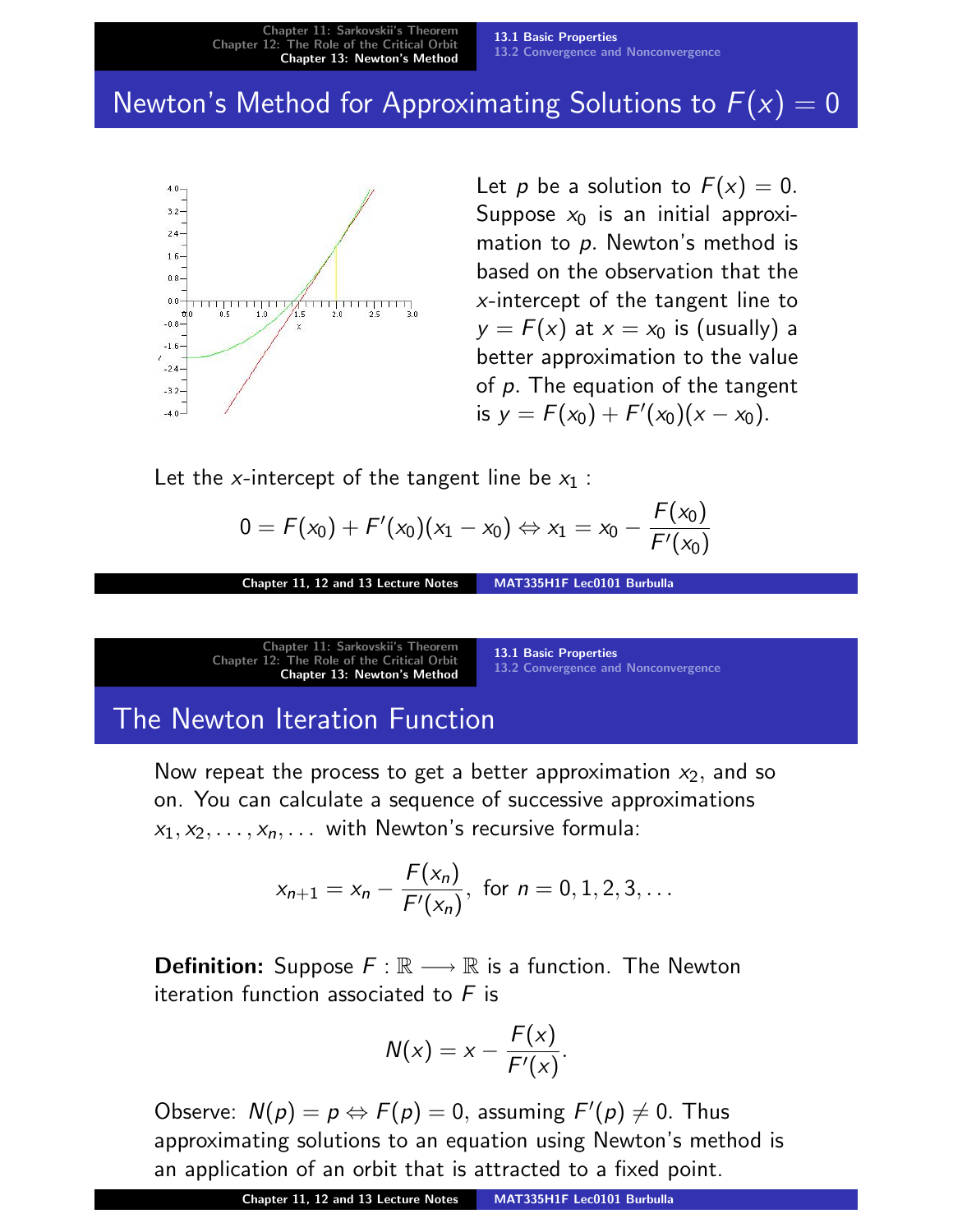13.1 Basic Properties 13.2 Convergence and Nonconvergence

#### Example 1



You can see that for any  $x_0 \neq 0$ , the orbit of  $x_0$  under N is attracted to one of the two fixed points of  $N,$  namely  $\pm\sqrt{2},$  which are the solutions to the equation  $F(x) = 0$ .

| Chapter 11, 12 and 13 Lecture Notes                                                                                  | MAT335H1F Lec0101 Burbulla                                          |  |
|----------------------------------------------------------------------------------------------------------------------|---------------------------------------------------------------------|--|
|                                                                                                                      |                                                                     |  |
| Chapter 11: Sarkovskii's Theorem<br>Chapter 12: The Role of the Critical Orbit<br><b>Chapter 13: Newton's Method</b> | <b>13.1 Basic Properties</b><br>13.2 Convergence and Nonconvergence |  |
| Newton's Fixed Point Theorem                                                                                         |                                                                     |  |

**Definition:** A root r of the equation  $F(x) = 0$  has multiplicity k if  $F^{(k-1)}(r)=0$  but  $F^{(k)}(r)\neq 0$ .  $(F^{(k)}$  [is the](#page-14-0)  $k$ th derivative of  $F$ . )

**[Theorem](#page-14-0):** Suppose  $F$  is a function and  $N$  is the associated Newton iteration function. Then r is a root of F of multiplicity k if and only if r is a fixed point of N. Moreover, such a fixed point is always attracting.

**Proof:** First suppose r has multiplicity  $k = 1$ ; that is,  $F'(r) \neq 0$ . Then (as already pointed out)  $F(r) = 0 \Leftrightarrow N(r) = r$ . And

$$
N'(r) = 1 - \frac{(F'(r))^2 - F(r)F''(r)}{(F'(r))^2} = \frac{F(r)F''(r)}{(F'(r))^2} = 0
$$

since  $F(r) = 0$ . Consequently, r is an attracting fixed point of N.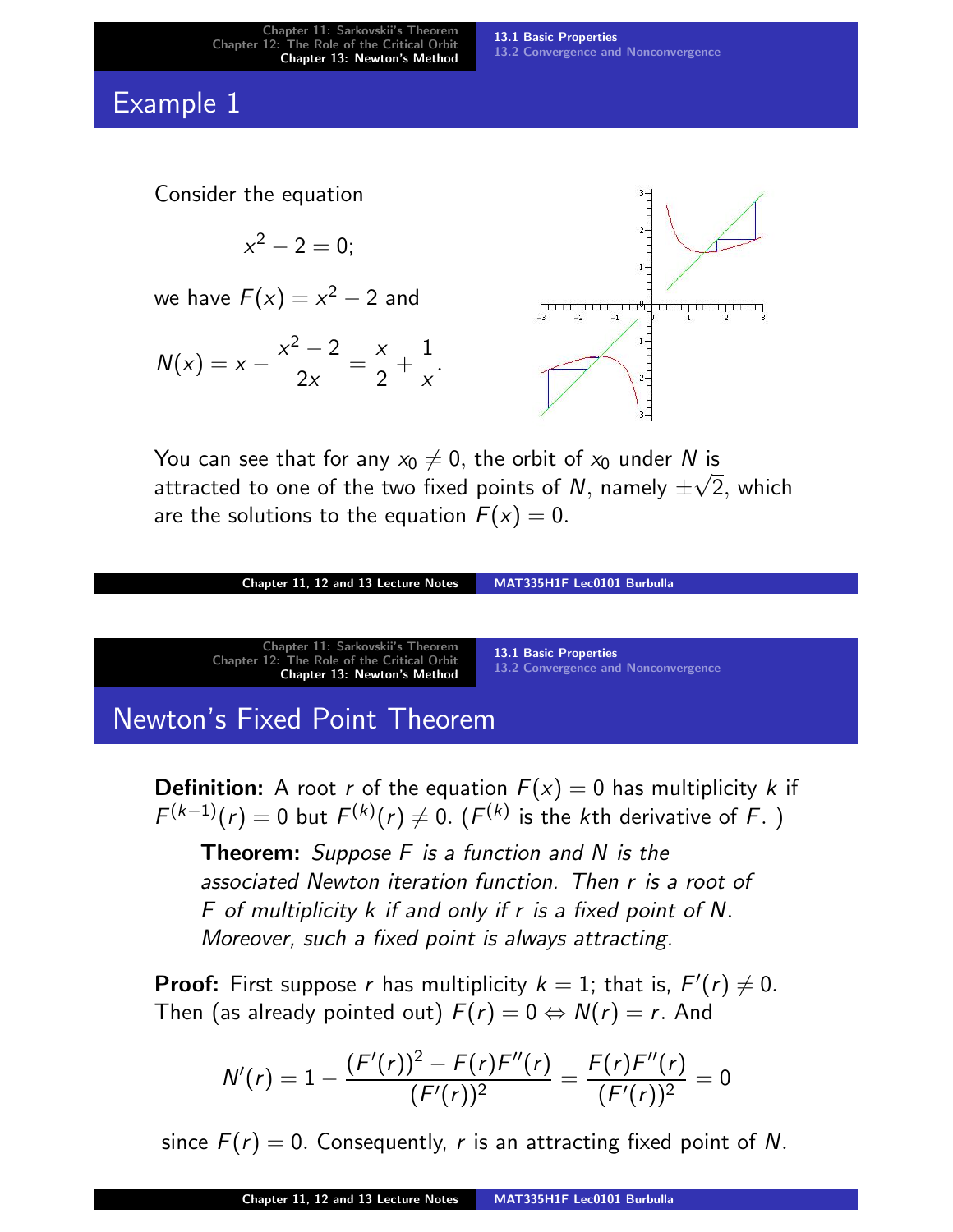Now suppose  $k > 1$ . Then there is a function  $G(x)$  such that  $G(r) \neq 0$  and

$$
F(x)=(x-r)^k G(x).
$$

Calculate:

$$
F'(x) = k(x - r)^{k-1} G(x) + (x - r)^k G'(x);
$$

$$
F''(x) = k(k-1)(x-r)^{k-2}G(x)+2k(x-r)^{k-1}G'(x)+(x-r)^kG''(x).
$$

Consequently, after much simplification:

$$
N(x) = x - \frac{(x - r) G(x)}{k G(x) + (x - r) G'(x)},
$$

from which we see immediately that  $N(r) = r$ .

Chapter 11, 12 and 13 Lecture Notes MAT335H1F Lec0101 Burbulla

| Chapter 11: Sarkovskii's Theorem<br>Chapter 12: The Role of the Critical Orbit<br><b>Chapter 13: Newton's Method</b> | 13.1 Basic Properties<br>13.2 Convergence and Nonconvergence |
|----------------------------------------------------------------------------------------------------------------------|--------------------------------------------------------------|
|----------------------------------------------------------------------------------------------------------------------|--------------------------------------------------------------|

Finally, check that

$$
N'(x) = \frac{k(k-1)(G(x))^2 + 2k(x-r)G(x)G'(x) + (x-r)^2G(x)G''(x)}{k^2(G(x))^2 + 2k(x-r)G(x)G'(x) + (x-r)^2(G'(x))^2}.
$$

Since  $G(r) \neq 0$ ,

$$
N'(r)=\frac{k-1}{k}<1,
$$

so  $r$  is indeed an attracting fixed point for  $N$ .

**Note:** if r is a simple root of  $F(x) = 0$  then  $N'(r) = 0$ , so orbits that start close to  $r$  will converge to  $r$  very quickly; but if  $r$  is not a simple root of  $F(x) = 0$  then the convergence to r will be slower in the sense that  $N'(r)$  can be close to 1.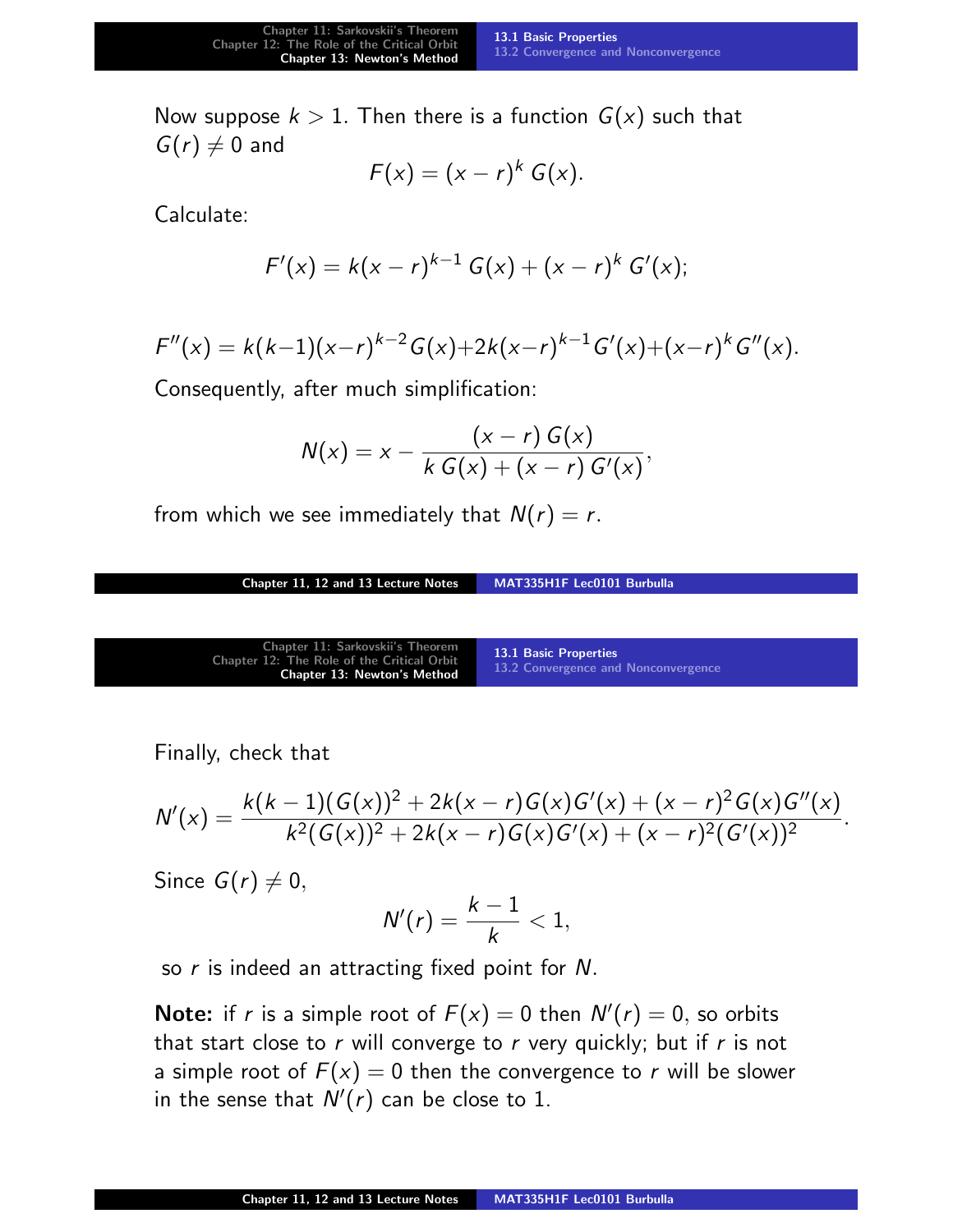## Example 1

As we know it is entirely possible for a dynamical system to have a 2-cycle. This may happen when using Newton's method to approximate a solution to  $F(x) = 0$ , even if there are solutions to the equation. For example:

$$
F(x) = x^3 - 5x \Rightarrow N(x) = x - \frac{x^3 - 5x}{3x^2 - 5} = \frac{2x^3}{3x^2 - 5};
$$

and  $N(1) = -1$ ,  $N(-1) = 1$ , so  $x_0 = 1$  does not result in an orbit that converges to one of the solutions to  $F(x) = 0$ .

#### Chapter 11, 12 and 13 Lecture Notes MAT335H1F Lec0101 Burbulla

| Chapter 11: Sarkovskii's Theorem<br>Chapter 12: The Role of the Critical Orbit<br><b>Chapter 13: Newton's Method</b> | 13.1 Basic Properties<br>13.2 Convergence and Nonconvergence |
|----------------------------------------------------------------------------------------------------------------------|--------------------------------------------------------------|
| Graph for Example 1                                                                                                  |                                                              |



[Of](#page-17-0) [co](#page-17-0)urse Newton's method will work fine if the initial choice for  $x$  is close enough to one of the solutions to

$$
x^3-5x=0;
$$

<span id="page-17-0"></span>or, equivalently, to one of the fixed points of  $N(x)$ .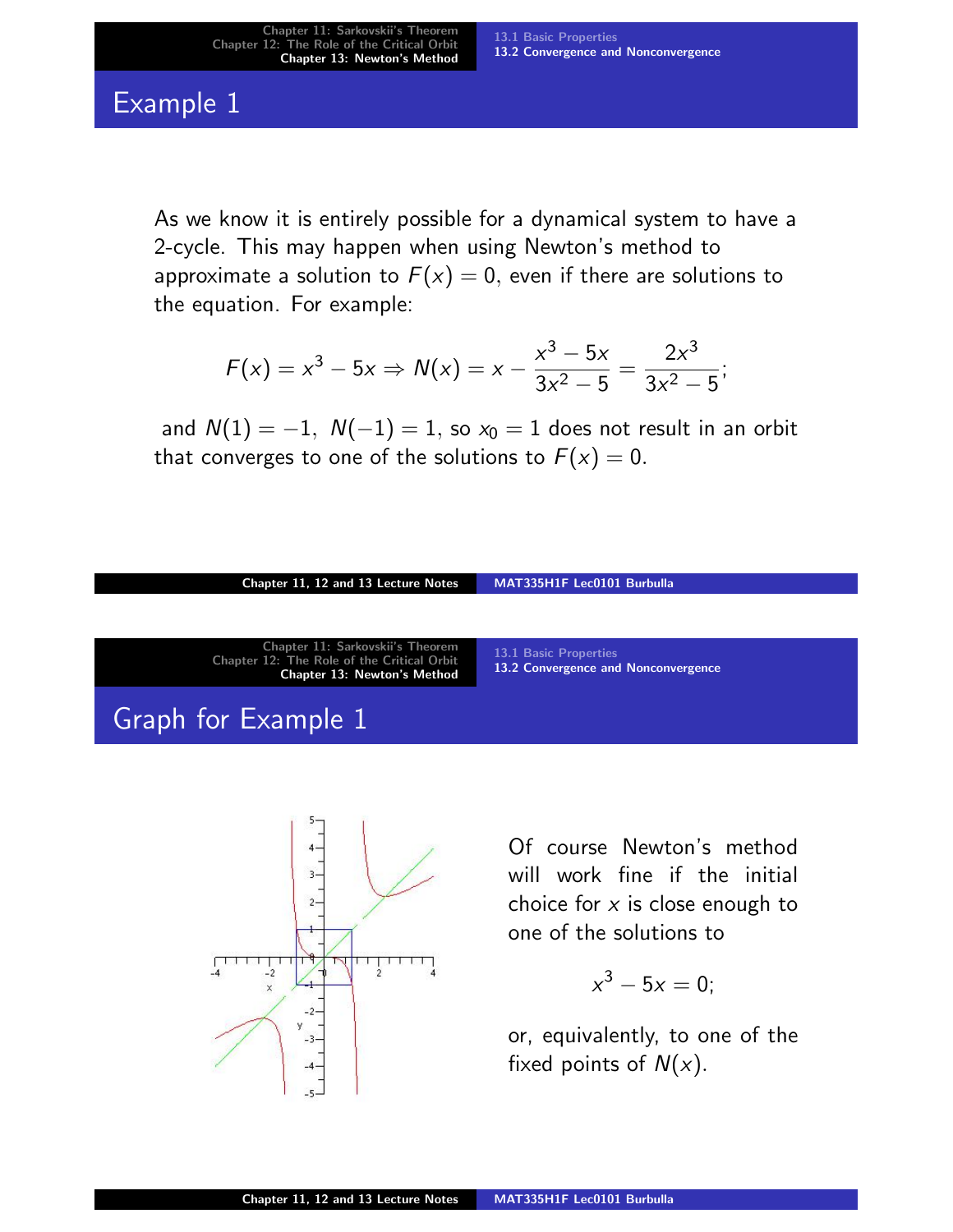#### 13.1 Basic Properties 13.2 Convergence and Nonconvergence

# Example 2

Consider the equation  $x^2 + 1 = 0$  which has no real solutions.

Then

$$
N(x) = \frac{1}{2} \left( x - \frac{1}{x} \right)
$$

and the orbits of  $x$  under  $N$  go all over. The orbit to the right starts with  $x = 2$  and includes 200 iterations.



In fact,  $N : \mathbb{R} \longrightarrow \mathbb{R}$  is conjugate to the doubling function  $D: [0, 1) \longrightarrow [0, 1)$  of Chapter 3, which is chaotic, see Chapter 10.

| Chapter 11, 12 and 13 Lecture Notes                                            | MAT335H1F Lec0101 Burbulla          |
|--------------------------------------------------------------------------------|-------------------------------------|
|                                                                                |                                     |
| Chapter 11: Sarkovskii's Theorem<br>Chapter 12: The Role of the Critical Orbit | 13.1 Basic Properties               |
| <b>Chapter 13: Newton's Method</b>                                             | 13.2 Convergence and Nonconvergence |
| Another Conjugacy                                                              |                                     |

[The conjugac](#page-1-0)y is  $C(x) = \cot(\pi x)$ , for  $x \in [0, 1)$ .

$$
C(D(x)) = \cot(\pi D(x))
$$
  
\n
$$
[0,1) \xrightarrow{D} [0,1)
$$
  
\n
$$
C\Big\downarrow C
$$
  
\n
$$
\mathbb{R} \xrightarrow[N]{\phantom{D}} \mathbb{R}
$$
  
\n
$$
= \frac{1}{2} \left( \cot(\pi x) - \frac{1}{\cot(\pi x)} \right)
$$
  
\n
$$
= N(C(x))
$$
  
\n
$$
= N(C(x))
$$

NB: the only fixed point of D is 0; the only 'fixed' point of N is  $\infty$ .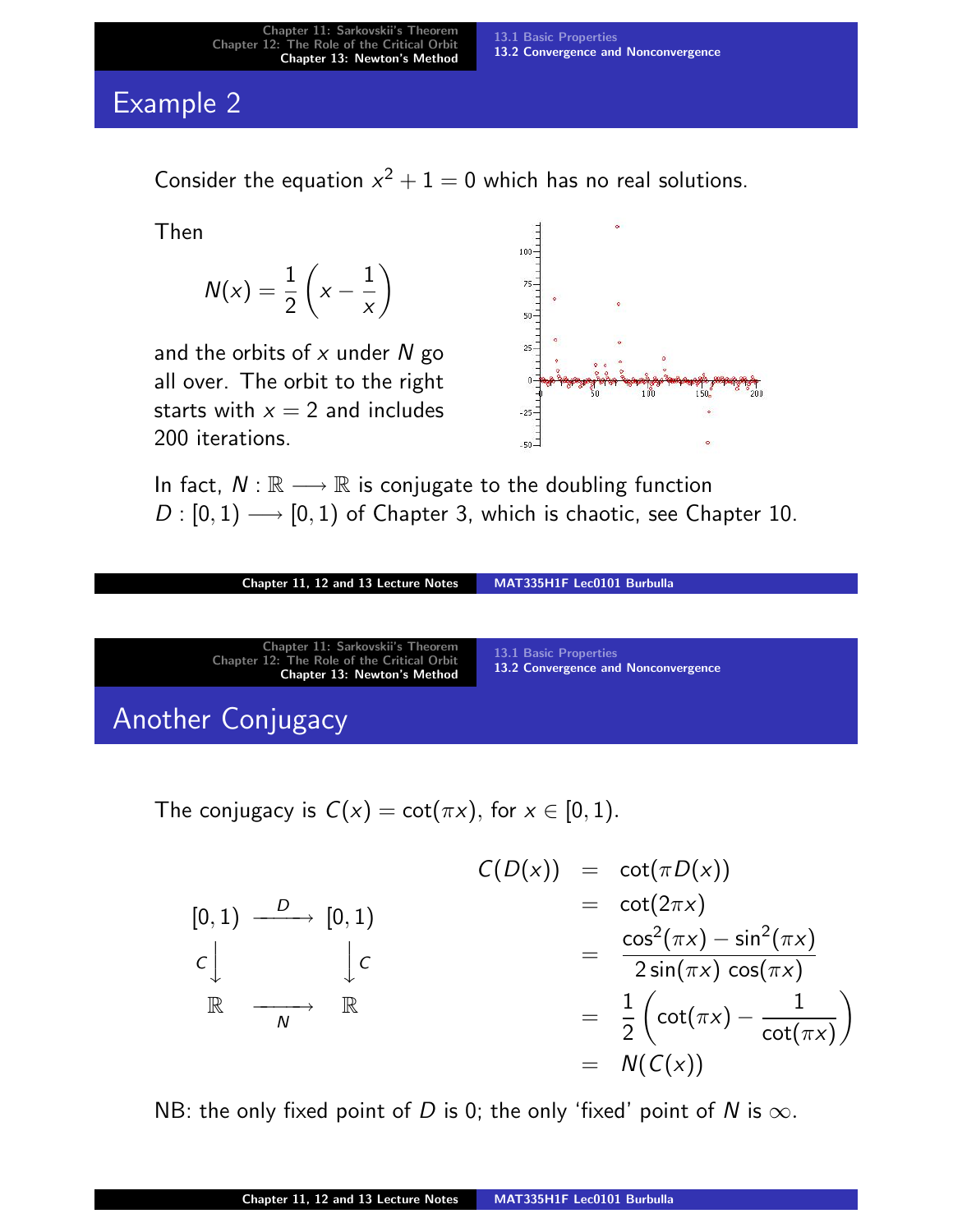### Example 3

Consider the equation  $x^4 - 2x^2 - 17/16 = 0$ , for which

$$
F(x) = x^4 - 2x^2 - \frac{17}{16} \text{ and } N(x) = \frac{48x^4 - 32x^2 + 17}{64(x^3 - x)}.
$$

Check that

- 1.  $x_0 = -3 \Rightarrow x_n \rightarrow -1.56081$
- 2.  $x_0 = 0.1 \Rightarrow x_n \to -1.56081$
- 3.  $x_0 = 1.5 \Rightarrow x_n \to 1.56081$
- 4.  $x_0 = 0.5 \Rightarrow x_1 = -0.5 \Rightarrow x_2 = 0.5$
- 5.  $x_0 = 0.9 \Rightarrow x_n \rightarrow -1.56081$

Chapter 11, 12 and 13 Lecture Notes MAT335H1F Lec0101 Burbulla